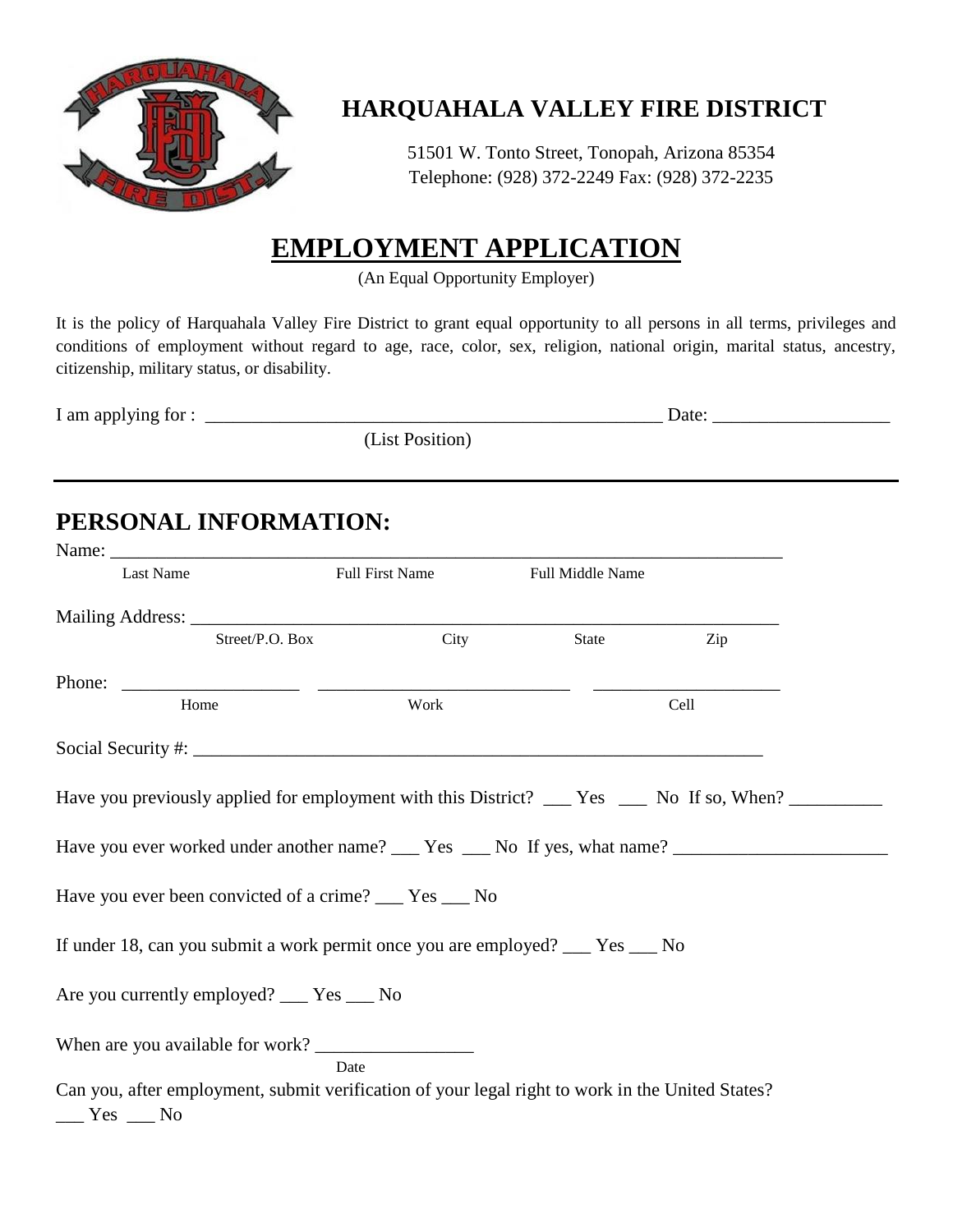#### **Education:** School and Location

| <b>High School</b>           |                                                                                                                                            |                                   |              |                |  |
|------------------------------|--------------------------------------------------------------------------------------------------------------------------------------------|-----------------------------------|--------------|----------------|--|
|                              | Name of School                                                                                                                             |                                   |              |                |  |
|                              | <b>Mailing Address</b>                                                                                                                     | City                              | State        | Zip            |  |
| College                      |                                                                                                                                            |                                   |              |                |  |
|                              | Name of College                                                                                                                            |                                   |              | Dates Attended |  |
| Degree(s)                    | <b>Mailing Address</b>                                                                                                                     | City                              | State        | Zip            |  |
|                              |                                                                                                                                            |                                   |              | Date Completed |  |
|                              |                                                                                                                                            |                                   |              | Date Completed |  |
| Professional<br>Designations |                                                                                                                                            |                                   |              |                |  |
| Trade, Business or           |                                                                                                                                            |                                   |              |                |  |
| Correspondence               |                                                                                                                                            |                                   |              | Dates Attended |  |
|                              | <b>Mailing Address</b>                                                                                                                     | City                              | State        | Zip            |  |
|                              |                                                                                                                                            |                                   |              | Dates Attended |  |
|                              | <b>Mailing Address</b>                                                                                                                     | City                              | <b>State</b> | Zip            |  |
|                              | Are you a Veteran or qualified spouse? ___ Yes __ No                                                                                       | Branch of Service                 |              |                |  |
|                              |                                                                                                                                            |                                   |              |                |  |
|                              | Do you speak a foreign language? ___ Yes ___ No If yes, what languages(s) and to what proficiency?<br>Fluent Good Fair<br>Fluent Good Fair |                                   |              |                |  |
|                              |                                                                                                                                            |                                   |              |                |  |
|                              | Firefighter I certified? __ Yes __ No Firefighter II certified? __ Yes __ No Please attach copy.                                           |                                   |              |                |  |
| Driver's License #:          |                                                                                                                                            | State:<br><b>Expiration Date:</b> |              |                |  |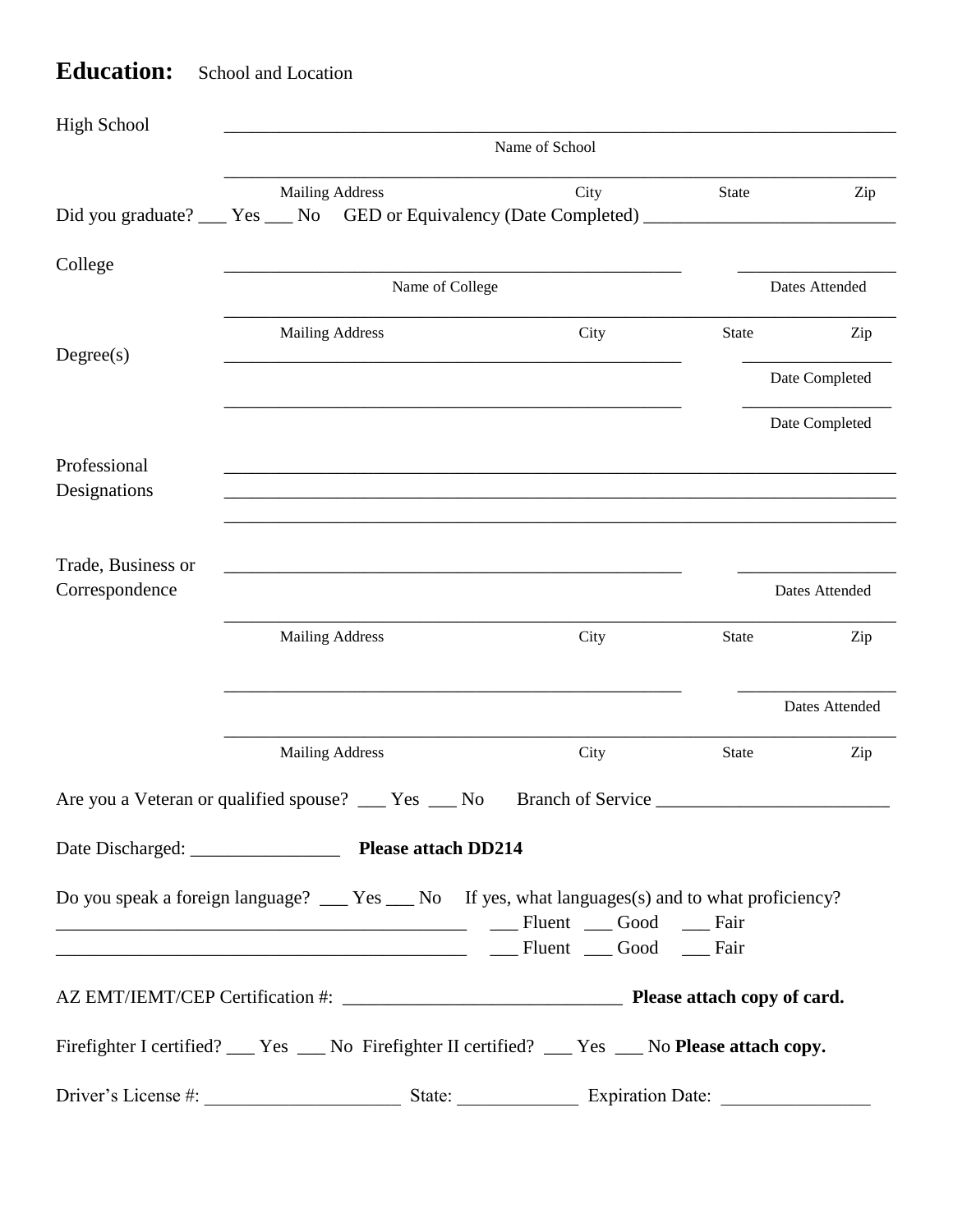### **EMPLOYMENT HISTORY**

Starting with your present employer, please list your employment history for the past 10 years.

| <b>Mailing Address</b> | City | State | Zip |                                                                                                                                                                                                                                                                                                                                                                                                               |
|------------------------|------|-------|-----|---------------------------------------------------------------------------------------------------------------------------------------------------------------------------------------------------------------------------------------------------------------------------------------------------------------------------------------------------------------------------------------------------------------|
|                        |      |       |     |                                                                                                                                                                                                                                                                                                                                                                                                               |
|                        |      |       |     |                                                                                                                                                                                                                                                                                                                                                                                                               |
|                        |      |       |     |                                                                                                                                                                                                                                                                                                                                                                                                               |
|                        |      |       |     | Office Telephone Number: ______________________ Immediate Supervisor: ______________________________                                                                                                                                                                                                                                                                                                          |
|                        |      |       |     |                                                                                                                                                                                                                                                                                                                                                                                                               |
| <b>Mailing Address</b> | City | State | Zip |                                                                                                                                                                                                                                                                                                                                                                                                               |
|                        |      |       |     | Dates of Employment                                                                                                                                                                                                                                                                                                                                                                                           |
|                        |      |       |     | From: $\frac{1}{\sqrt{1-\frac{1}{2}}\sqrt{1-\frac{1}{2}}\sqrt{1-\frac{1}{2}}\sqrt{1-\frac{1}{2}}\sqrt{1-\frac{1}{2}}\sqrt{1-\frac{1}{2}}\sqrt{1-\frac{1}{2}}\sqrt{1-\frac{1}{2}}\sqrt{1-\frac{1}{2}}\sqrt{1-\frac{1}{2}}\sqrt{1-\frac{1}{2}}\sqrt{1-\frac{1}{2}}\sqrt{1-\frac{1}{2}}\sqrt{1-\frac{1}{2}}\sqrt{1-\frac{1}{2}}\sqrt{1-\frac{1}{2}}\sqrt{1-\frac{1}{2}}\sqrt{1-\frac{1}{2}}\sqrt{1-\frac{1}{2}}$ |
|                        |      |       |     |                                                                                                                                                                                                                                                                                                                                                                                                               |
|                        |      |       |     | Office Telephone Number: ______________________ Immediate Supervisor: ______________________________                                                                                                                                                                                                                                                                                                          |
|                        |      |       |     |                                                                                                                                                                                                                                                                                                                                                                                                               |
| <b>Mailing Address</b> | City | State | Zip |                                                                                                                                                                                                                                                                                                                                                                                                               |
|                        |      |       |     | Dates of Employment                                                                                                                                                                                                                                                                                                                                                                                           |
|                        |      |       |     |                                                                                                                                                                                                                                                                                                                                                                                                               |
| Reasons for Leaving    |      |       |     | $\text{To:}\_\_\_\_\_\_\_\$                                                                                                                                                                                                                                                                                                                                                                                   |
|                        |      |       |     | Office Telephone Number: _______________________ Immediate Supervisor: _____________________________                                                                                                                                                                                                                                                                                                          |
|                        |      |       |     |                                                                                                                                                                                                                                                                                                                                                                                                               |
| Mailing Address City   |      | State | Zip |                                                                                                                                                                                                                                                                                                                                                                                                               |
|                        |      |       |     |                                                                                                                                                                                                                                                                                                                                                                                                               |
|                        |      |       |     | From: $\frac{1}{\sqrt{1-\frac{1}{2}}\sqrt{1-\frac{1}{2}}\sqrt{1-\frac{1}{2}}\sqrt{1-\frac{1}{2}}\sqrt{1-\frac{1}{2}}\sqrt{1-\frac{1}{2}}\sqrt{1-\frac{1}{2}}\sqrt{1-\frac{1}{2}}\sqrt{1-\frac{1}{2}}\sqrt{1-\frac{1}{2}}\sqrt{1-\frac{1}{2}}\sqrt{1-\frac{1}{2}}\sqrt{1-\frac{1}{2}}\sqrt{1-\frac{1}{2}}\sqrt{1-\frac{1}{2}}\sqrt{1-\frac{1}{2}}\sqrt{1-\frac{1}{2}}\sqrt{1-\frac{1}{2}}\sqrt{1-\frac{1}{2}}$ |
|                        |      |       |     |                                                                                                                                                                                                                                                                                                                                                                                                               |
|                        |      |       |     | Office Telephone Number: ______________________ Immediate Supervisor: _____________________________                                                                                                                                                                                                                                                                                                           |